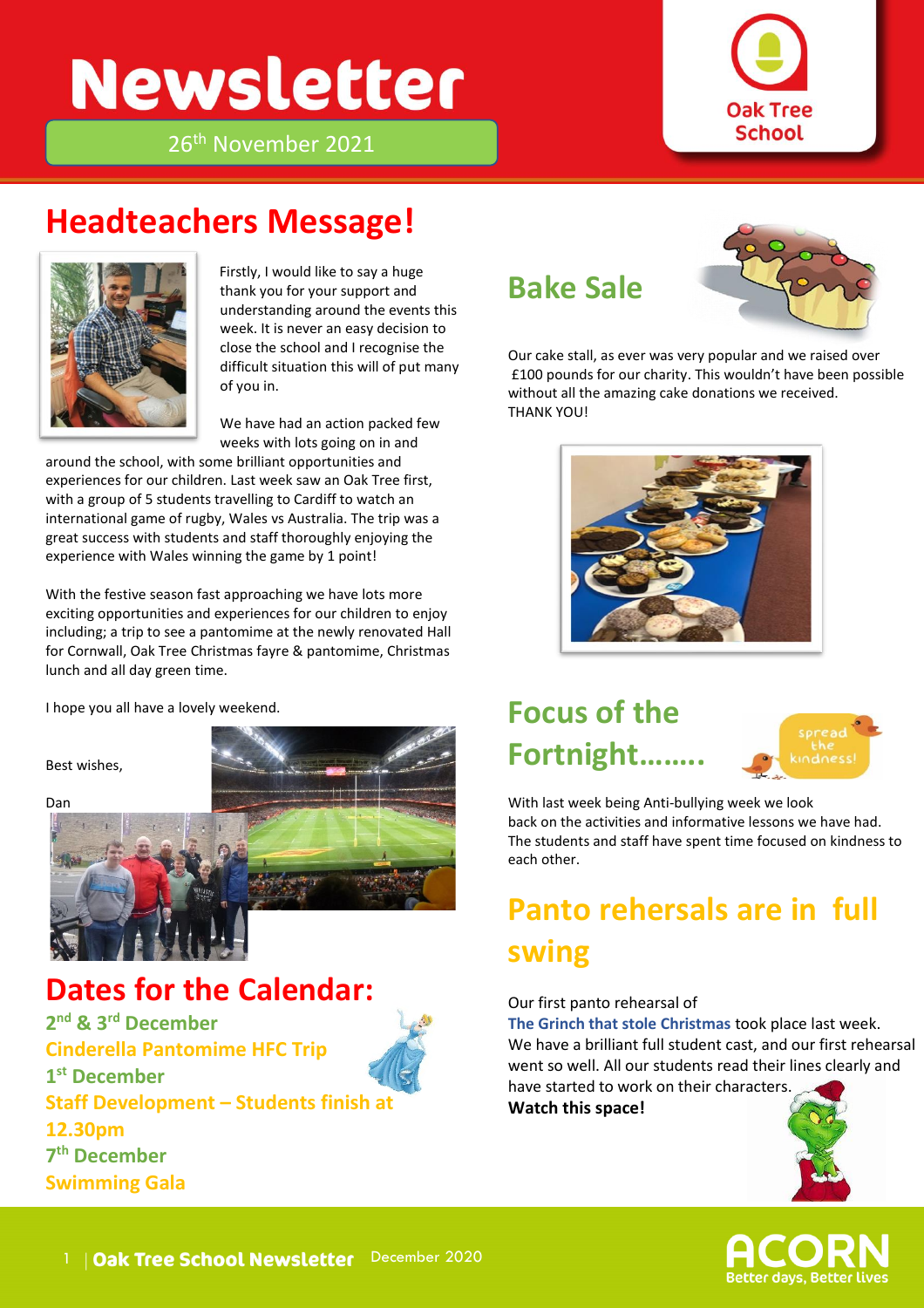



**Little Fistral** have been enjoying their daily reading using the reading scheme Monster Phonics.



This is a reading scheme with 10 levels that encourages the reluctant reader and challenges the more confident readers. The colour coded reading scheme works in conjunction with their phonics scheme. And introduces the reader to wonderful characters such as Miss Oh No, Green Foggy and Tricky Witch. Each book has a section in the front to practice their High Frequency Words and a list of questions at the back to boost their reading comprehension.





#### **Play Safe, a new national safeguarding campaign (Football Association)**

Over the weekend, the Football Association and the NSPCC launched 'Play Safe', a national campaign to focus attention on the vital importance of safeguarding in football. At the heart of the campaign are three short films to emphasise the importance of safeguarding for key groups of people, crucially children themselves.

One aspect of the campaign is prompting parents to ask questions:

- Do you know your child's club Welfare Officer?
- If so, do you have their tel no. in your 'phone, as well as that of the NSPCC?
- Are you up to speed with your child's club's safeguarding policies and procedures?
- Do you regularly check-in with your child to see what they are enjoying/not enjoying and why?

More information can be found here: [https://www.thefa.com/PlaySafe](http://email.kjbm.safeguardinginschools.co.uk/c/eJwtj91uwyAMhZ8muZkaAXH-LrjotE3a3aQ-QOWAaWhIiIAs6tuParV84SMdf8fGbbuuuJCc8Y6jPcXkA5ng1xRPW_B6V8n6taQFrbtaLQWHHliXq5wk9apvuTIArG7HTgnDOWe1GTUMLQksnZxS2mJRnwvxlfs4jipNZLBSfsn6x-HjgoZefE3O_lJ4PIOgY_1Qiw5YaaVgIpOFYC0TAiozdDVHDtBAg4o1BbD5Pi5VzKjbjkHb9WbXqCbvXcxR1T6XQS5WTeQcVRtG5SkveZxTIPo3Kh_WA517-ZO82ERv3x-FqPPTXcNZ34jXoemxkfx8ju_Bo1YYU6mlhmYY2R8bKW6I)